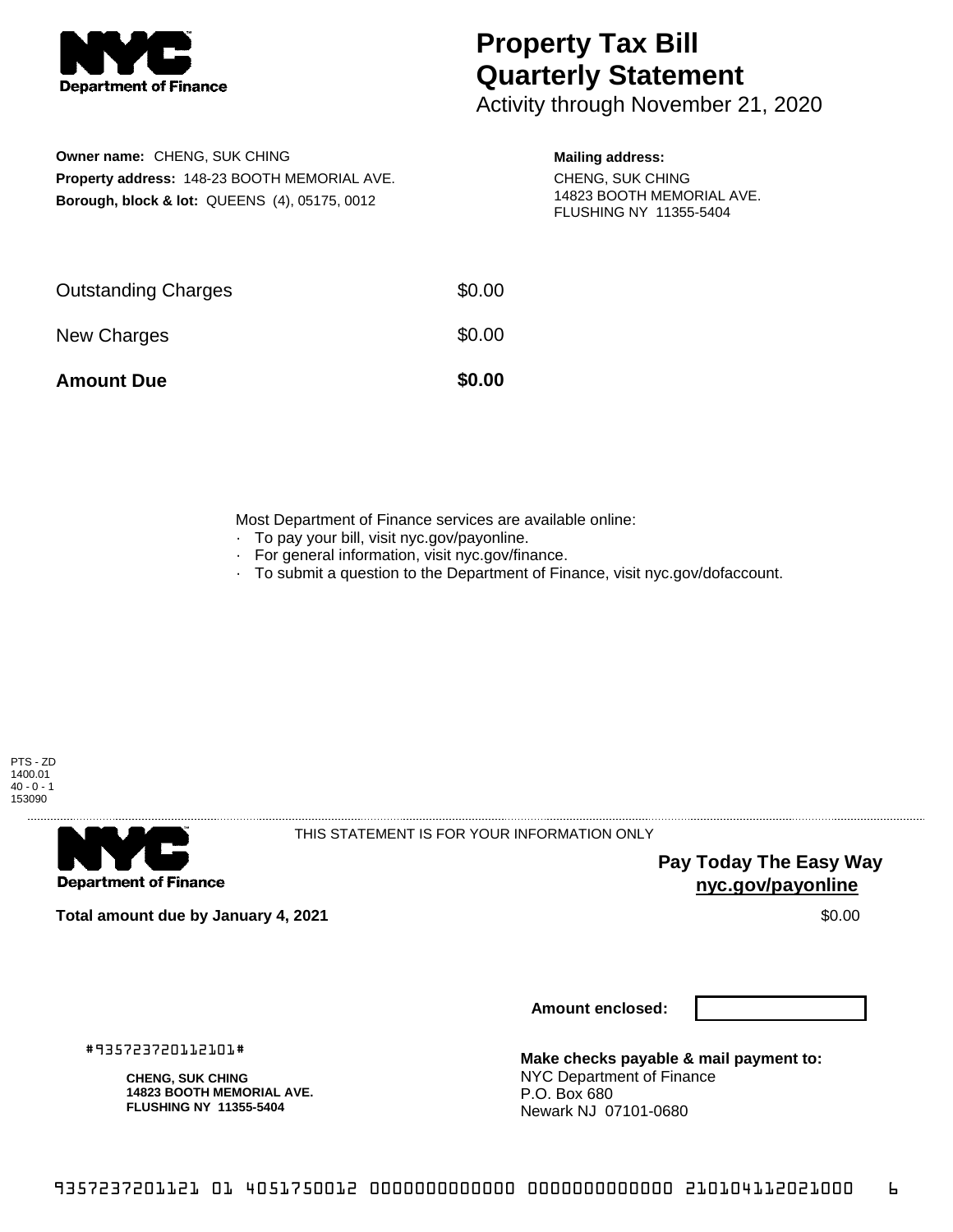

| <b>Previous Charges</b>                                             |                      |                 | Amount                       |
|---------------------------------------------------------------------|----------------------|-----------------|------------------------------|
| Total previous charges including interest and payments              |                      |                 | \$0.00                       |
| <b>Current Charges</b>                                              | <b>Activity Date</b> | <b>Due Date</b> | <b>Amount</b>                |
| Finance-Property Tax<br><b>Adopted Tax Rate</b><br>Payment Adjusted | 01/01/2021           | 01/01/2021      | \$0.00<br>$$-9.24$<br>\$9.24 |
| <b>Total current charges</b>                                        |                      |                 | \$0.00                       |
| <b>Tax Year Charges Remaining</b>                                   | <b>Activity Date</b> | Due Date        | Amount                       |
| Finance-Property Tax<br><b>Adopted Tax Rate</b>                     |                      | 04/01/2021      | \$0.00<br>$$-9.24$           |
| <b>Early Payment Discount</b><br>Payment Adjusted                   | 01/01/2021           | 04/01/2021      | \$0.10<br>\$9.14             |
| Total tax year charges remaining                                    |                      |                 | \$0.00                       |
| <b>Overpayments/Credits</b>                                         | <b>Activity Date</b> | <b>Due Date</b> | <b>Amount</b>                |
| <b>Credit Balance</b>                                               |                      | 07/01/2020      | $$-18.38$                    |
| Total overpayments/credits remaining on account                     |                      |                 | \$18.38                      |

You must apply for a refund or a transfer of credits resulting from overpayments within six years of the date of **the overpayment or credit. Please note that overpayments and credits are automatically applied to unpaid taxes.**

### **Home banking payment instructions:**

- 1. **Log** into your bank or online bill pay website.
- 2. **Add** the new payee: NYC DOF Property Tax. Enter your account number, which is your boro, block and lot, as it appears here: 4-05175-0012 . You may also need to enter the address for the Department of Finance. The address is P.O. Box 680, Newark NJ 07101-0680.
- 3. **Schedule** your online payment using your checking or savings account.

#### **Did Your Mailing Address Change?** If so, please visit us at **nyc.gov/changemailingaddress** or call **311.**

When you provide a check as payment, you authorize us either to use information from your check to make a one-time electronic fund transfer from your account or to process the payment as a check transaction.